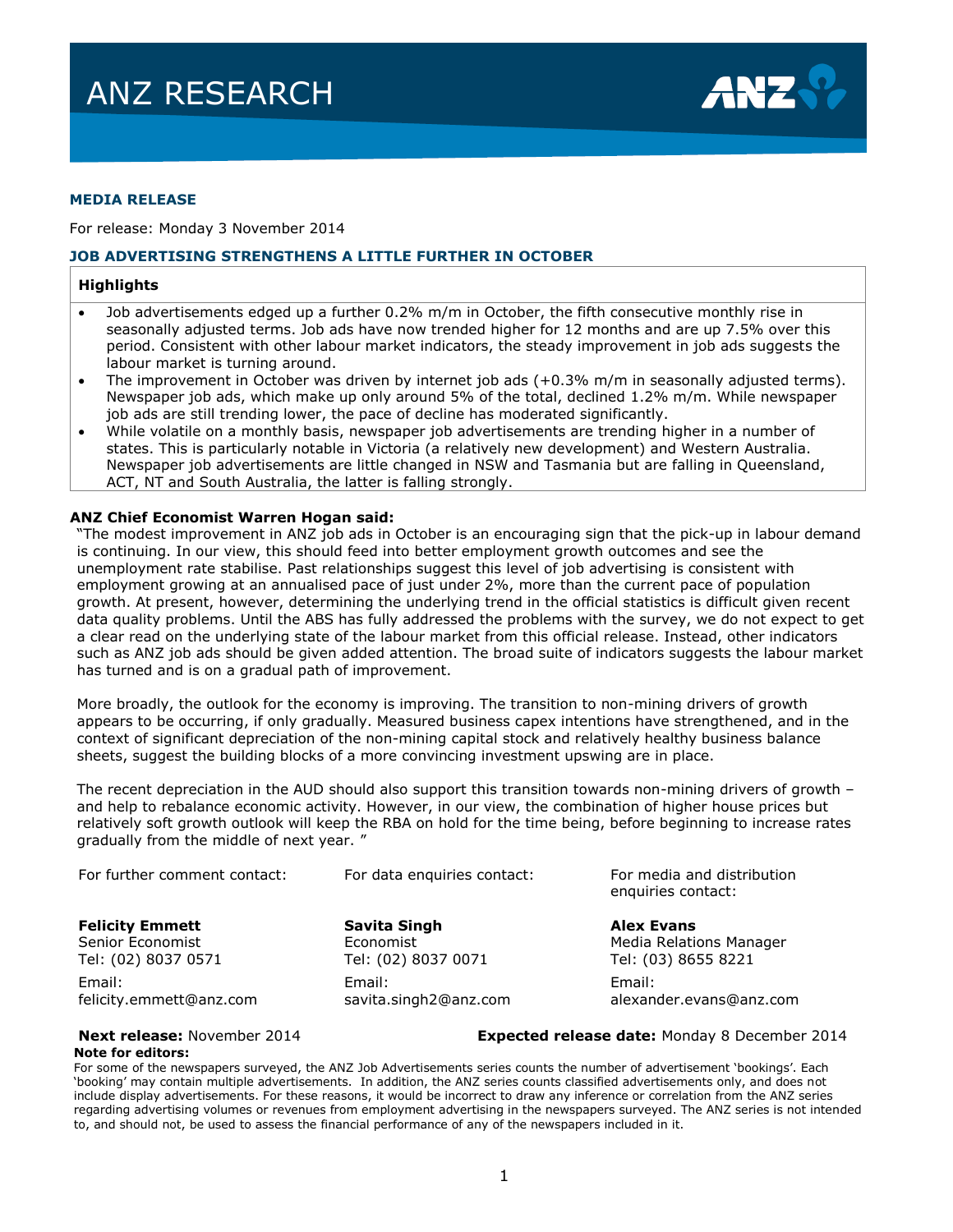

#### **Table 1: Average total number of newspaper and internet job advertisements per week – Australia**

|                 | <b>Original</b> | <b>Seasonally adjusted (a)</b> |                 |          | Trend estimate (b) |              |                 |  |  |
|-----------------|-----------------|--------------------------------|-----------------|----------|--------------------|--------------|-----------------|--|--|
|                 |                 |                                | Per cent change |          |                    |              | Per cent change |  |  |
|                 | <b>Number</b>   | <b>Number</b>                  | <b>Month</b>    | Year (c) | <b>Number</b>      | <b>Month</b> | <b>Year</b>     |  |  |
| 2007-08         | 245,069         | 245,527                        |                 | 26.1     | 245,968            |              | 26.5            |  |  |
| 2008-09         | 181,377         | 180,365                        |                 | $-26.5$  | 180,253            |              | $-26.7$         |  |  |
| 2009-10         | 139,554         | 139,620                        |                 | $-22.6$  | 141,033            |              | $-21.8$         |  |  |
| 2010-11         | 174,478         | 174,686                        |                 | 25.1     | 174,809            |              | 23.9            |  |  |
| 2011-12         | 166,698         | 166,575                        |                 | $-4.6$   | 166,569            |              | $-4.7$          |  |  |
| 2012-13         | 141,107         | 140,878                        |                 | $-15.4$  | 140,801            |              | $-15.5$         |  |  |
| 2013-14         | 128,890         | 128,811                        |                 | $-8.6$   | 128,909            |              | $-8.4$          |  |  |
|                 |                 |                                |                 |          |                    |              |                 |  |  |
| <b>Nov 2012</b> | 144,240         | 140,763                        | $-2.3$          | $-16.5$  | 142,085            | $-2.3$       | $-15.5$         |  |  |
| <b>Dec 2012</b> | 123,027         | 138,390                        | $-1.7$          | $-17.1$  | 139,599            | $-1.7$       | $-16.4$         |  |  |
| <b>Jan 2013</b> | 108,705         | 137,973                        | $-0.3$          | $-16.4$  | 137,836            | $-1.3$       | $-17.1$         |  |  |
| <b>Feb 2013</b> | 141,577         | 137,803                        | $-0.1$          | $-16.9$  | 136,467            | $-1.0$       | $-17.5$         |  |  |
| <b>Mar 2013</b> | 142,349         | 136,133                        | $-1.2$          | $-17.5$  | 135,039            | $-1.0$       | $-17.8$         |  |  |
| <b>Apr 2013</b> | 130,510         | 133,091                        | $-2.2$          | $-18.5$  | 133,291            | $-1.3$       | $-18.3$         |  |  |
| <b>May 2013</b> | 133,956         | 131,120                        | $-1.5$          | $-18.6$  | 131,350            | $-1.5$       | $-18.7$         |  |  |
| <b>Jun 2013</b> | 130,895         | 129,209                        | $-1.5$          | $-18.8$  | 129,545            | $-1.4$       | $-18.8$         |  |  |
| <b>Jul 2013</b> | 131,656         | 128,201                        | $-0.8$          | $-18.6$  | 128,155            | $-1.1$       | $-18.2$         |  |  |
| <b>Aug 2013</b> | 133,211         | 126,109                        | $-1.6$          | $-18.5$  | 127,177            | $-0.8$       | $-17.0$         |  |  |
| <b>Sep 2013</b> | 136,622         | 126,978                        | 0.7             | $-15.1$  | 126,539            | $-0.5$       | $-15.2$         |  |  |
| <b>Oct 2013</b> | 133,923         | 127,660                        | 0.5             | $-11.4$  | 126,204            | $-0.3$       | $-13.2$         |  |  |
| <b>Nov 2013</b> | 129,359         | 126,405                        | $-1.0$          | $-10.2$  | 126,454            | 0.2          | $-11.0$         |  |  |
| <b>Dec 2013</b> | 111,930         | 125,901                        | $-0.4$          | $-9.0$   | 127,260            | 0.6          | $-8.8$          |  |  |
| <b>Jan 2014</b> | 98,847          | 125,925                        | 0.0             | $-8.7$   | 128,400            | 0.9          | $-6.8$          |  |  |
| <b>Feb 2014</b> | 135,099         | 131,263                        | 4.2             | $-4.7$   | 129,590            | 0.9          | $-5.0$          |  |  |
| <b>Mar 2014</b> | 139,062         | 132,308                        | 0.8             | $-2.8$   | 130,629            | 0.8          | $-3.3$          |  |  |
| <b>Apr 2014</b> | 132,507         | 135,118                        | 2.1             | 1.5      | 131,478            | 0.6          | $-1.4$          |  |  |
| <b>May 2014</b> | 129,794         | 127,047                        | $-6.0$          | $-3.1$   | 132,167            | 0.5          | 0.6             |  |  |
| <b>Jun 2014</b> | 134,665         | 132,817                        | 4.5             | 2.8      | 132,851            | 0.5          | 2.6             |  |  |
| <b>Jul 2014</b> | 137,397         | 133,692                        | 0.7             | 4.3      | 133,765            | 0.7          | 4.4             |  |  |
| <b>Aug 2014</b> | 143,352         | 135,815                        | 1.6             | 7.7      | 134,937            | 0.9          | 6.1             |  |  |
| <b>Sep 2014</b> | 147,218         | 136,963                        | 0.8             | 7.9      | 136,111            | 0.9          | 7.6             |  |  |
| <b>Oct 2014</b> | 143,741         | 137,284                        | 0.2             | 7.5      | 137,122            | 0.7          | 8.7             |  |  |

(a) Concurrent seasonal adjustment method (see Technical Appendix for further details).

(b) The trend estimates have been derived by applying a 13-term Henderson moving average to the seasonally adjusted series. This smoothing technique enables estimates to be produced for the latest month, but it also results in revisions to the most recent six months as additional observations become available.

(c) Annual changes are on a year-average basis.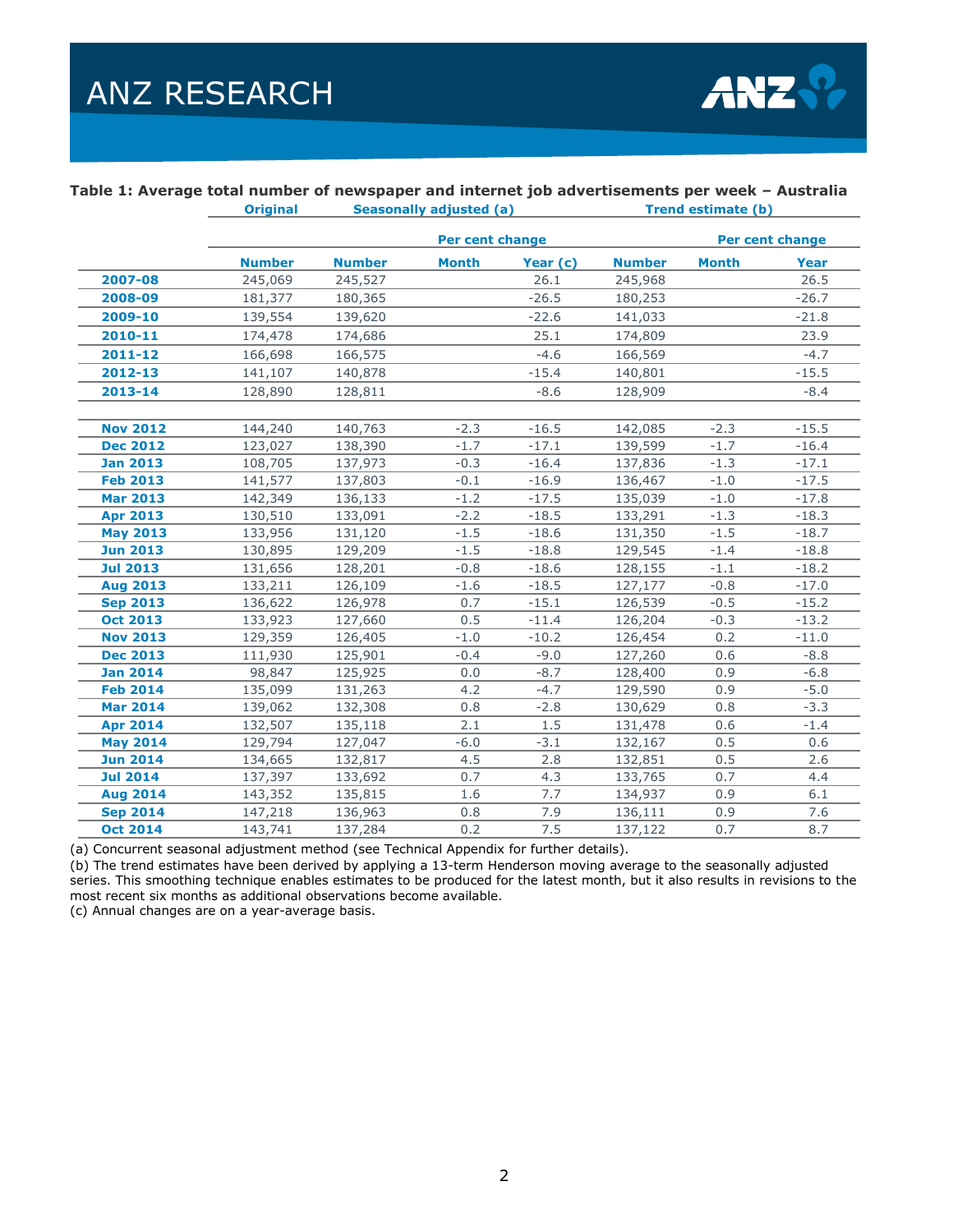

|                 | <b>Original</b><br><b>Seasonally adjusted</b> |               |                 |          | <b>Trend estimate</b> |                 |         |  |
|-----------------|-----------------------------------------------|---------------|-----------------|----------|-----------------------|-----------------|---------|--|
|                 |                                               |               | Per cent change |          |                       | Per cent change |         |  |
|                 | <b>Number</b>                                 | <b>Number</b> | <b>Month</b>    | Year (a) | <b>Number</b>         | <b>Month</b>    | Year    |  |
| 2007-08         | 225,785                                       | 226,190       |                 | 29.5     | 226,613               |                 | 30.0    |  |
| 2008-09         | 170,191                                       | 169,288       |                 | $-25.2$  | 169,172               |                 | $-25.3$ |  |
| 2009-10         | 130,437                                       | 130,375       |                 | $-23.0$  | 131,781               |                 | $-22.1$ |  |
| 2010-11         | 165,275                                       | 165,490       |                 | 26.9     | 165,622               |                 | 25.7    |  |
| $2011 - 12$     | 158,974                                       | 158,858       |                 | $-4.0$   | 158,855               |                 | $-4.1$  |  |
| 2012-13         | 135,729                                       | 135,509       |                 | $-14.7$  | 135,434               |                 | $-14.7$ |  |
| 2013-14         | 124,884                                       | 124,815       |                 | $-7.9$   | 124,906               |                 | $-7.8$  |  |
|                 |                                               |               |                 |          |                       |                 |         |  |
| <b>Nov 2012</b> | 138,171                                       | 135,158       | $-2.2$          | $-15.8$  | 136,451               | $-2.2$          | $-14.7$ |  |
| <b>Dec 2012</b> | 119,643                                       | 132,845       | $-1.7$          | $-16.3$  | 134,195               | $-1.7$          | $-15.7$ |  |
| <b>Jan 2013</b> | 103,947                                       | 132,865       | 0.0             | $-15.4$  | 132,654               | $-1.1$          | $-16.3$ |  |
| <b>Feb 2013</b> | 136,072                                       | 132,894       | 0.0             | $-16.2$  | 131,495               | $-0.9$          | $-16.7$ |  |
| <b>Mar 2013</b> | 137,485                                       | 131,276       | $-1.2$          | $-16.8$  | 130,265               | $-0.9$          | $-17.0$ |  |
| <b>Apr 2013</b> | 126,164                                       | 128,507       | $-2.1$          | $-17.6$  | 128,695               | $-1.2$          | $-17.5$ |  |
| <b>May 2013</b> | 129,568                                       | 126,779       | $-1.3$          | $-17.6$  | 126,908               | $-1.4$          | $-17.9$ |  |
| <b>Jun 2013</b> | 126,749                                       | 124, 757      | $-1.6$          | $-18.1$  | 125,230               | $-1.3$          | $-18.0$ |  |
| <b>Jul 2013</b> | 127,481                                       | 124,016       | $-0.6$          | $-17.8$  | 123,940               | $-1.0$          | $-17.4$ |  |
| <b>Aug 2013</b> | 128,779                                       | 122,071       | $-1.6$          | $-17.8$  | 123,036               | $-0.7$          | $-16.1$ |  |
| <b>Sep 2013</b> | 131,946                                       | 122,861       | 0.6             | $-14.4$  | 122,449               | $-0.5$          | $-14.4$ |  |
| <b>Oct 2013</b> | 129,314                                       | 123,539       | 0.6             | $-10.7$  | 122,141               | $-0.3$          | $-12.4$ |  |
| <b>Nov 2013</b> | 124,990                                       | 122,387       | $-0.9$          | $-9.4$   | 122,407               | 0.2             | $-10.3$ |  |
| <b>Dec 2013</b> | 109,475                                       | 121,879       | $-0.4$          | $-8.3$   | 123,229               | 0.7             | $-8.2$  |  |
| <b>Jan 2014</b> | 95,097                                        | 121,905       | 0.0             | $-8.2$   | 124,391               | 0.9             | $-6.2$  |  |
| <b>Feb 2014</b> | 130,673                                       | 127,302       | 4.4             | $-4.2$   | 125,620               | 1.0             | $-4.5$  |  |
| <b>Mar 2014</b> | 134,713                                       | 128,234       | 0.7             | $-2.3$   | 126,704               | 0.9             | $-2.7$  |  |
| <b>Apr 2014</b> | 129,214                                       | 131,411       | 2.5             | 2.3      | 127,595               | 0.7             | $-0.9$  |  |
| <b>May 2014</b> | 125,865                                       | 123,174       | $-6.3$          | $-2.8$   | 128,323               | 0.6             | 1.1     |  |
| <b>Jun 2014</b> | 131,058                                       | 129,005       | 4.7             | 3.4      | 129,042               | 0.6             | 3.0     |  |
| <b>Jul 2014</b> | 133,652                                       | 129,937       | 0.7             | 4.8      | 129,985               | 0.7             | 4.9     |  |
| <b>Aug 2014</b> | 139,181                                       | 131,978       | 1.6             | 8.1      | 131,185               | 0.9             | 6.6     |  |
| <b>Sep 2014</b> | 143,017                                       | 133,267       | 1.0             | 8.5      | 132,388               | 0.9             | 8.1     |  |
| <b>Oct 2014</b> | 139,663                                       | 133,631       | 0.3             | 8.2      | 133,413               | 0.8             | 9.2     |  |

#### **Table 2: Average number of internet job advertisements per week – Australia**

(a) Annual changes are on a year-average basis.

The internet series counts the average number of advertisements carried by each of the sites contributing to the series on the same day of each week in the month indicated. The day (which is not necessarily the same for each site) is selected by the site operator as broadly representative of its activity levels. The above data are based on information provided by the operators of the following sites: seek.com.au; and the Department of Education's Australian JobSearch site, jobsearch.gov.au.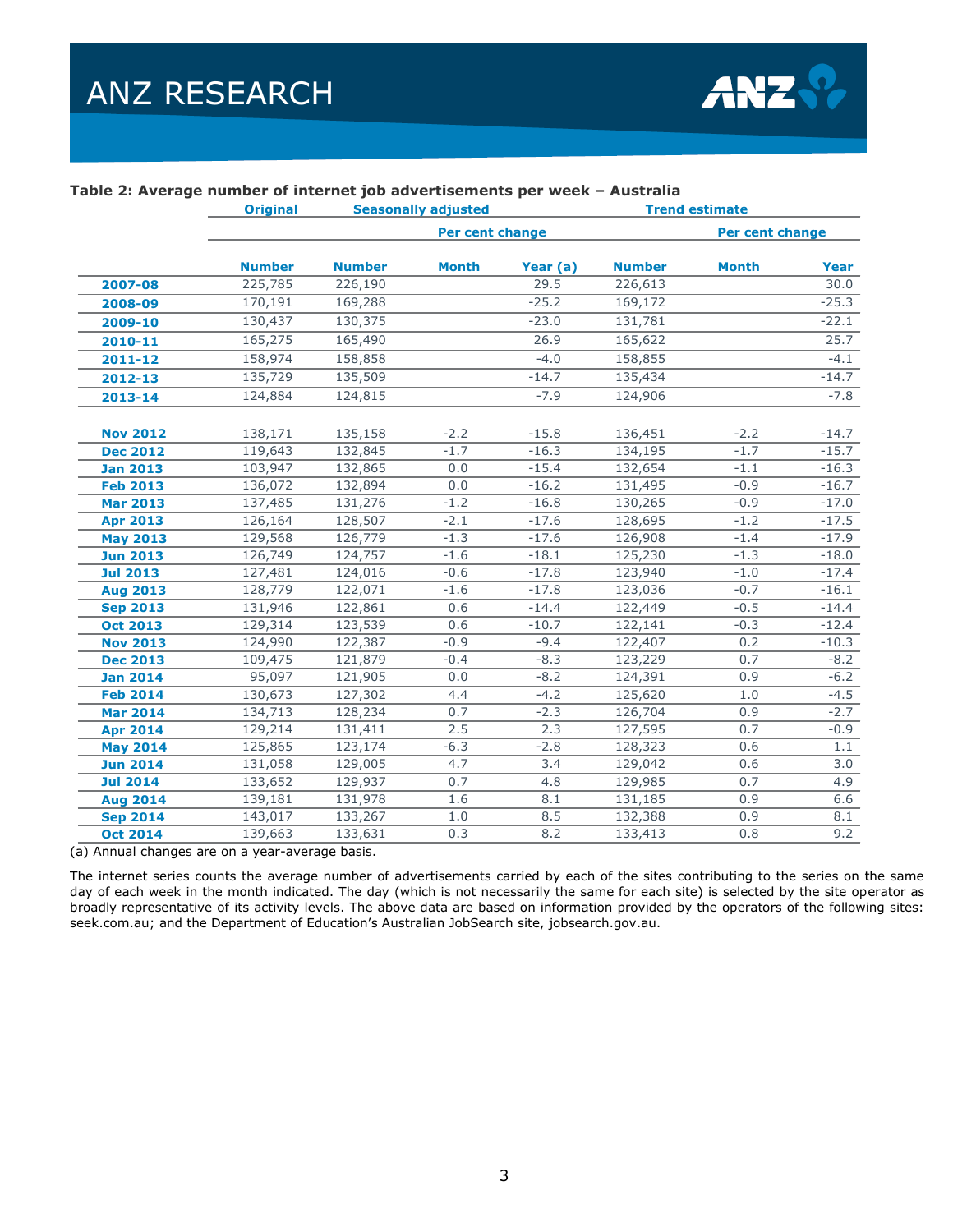

|                 | <b>Original</b> | <b>Seasonally adjusted (a)</b> |                 |          | <b>Trend estimate (b)</b> |                 |         |  |
|-----------------|-----------------|--------------------------------|-----------------|----------|---------------------------|-----------------|---------|--|
|                 |                 |                                | Per cent change |          |                           | Per cent change |         |  |
|                 | <b>Number</b>   | <b>Number</b>                  | <b>Month</b>    | Year (c) | <b>Number</b>             | <b>Month</b>    | Year    |  |
| 2007-08         | 19,283          | 19,336                         |                 | $-3.5$   | 19,355                    |                 | $-3.4$  |  |
| 2008-09         | 11,187          | 11,077                         |                 | $-42.7$  | 11,081                    |                 | $-42.7$ |  |
| 2009-10         | 9,117           | 9,245                          |                 | $-16.5$  | 9,252                     |                 | $-16.5$ |  |
| 2010-11         | 9,203           | 9,197                          |                 | $-0.5$   | 9,187                     |                 | $-0.7$  |  |
| $2011 - 12$     | 7,724           | 7,717                          |                 | $-16.1$  | 7,713                     |                 | $-16.0$ |  |
| $2012 - 13$     | 5,378           | 5,369                          |                 | $-30.4$  | 5,367                     |                 | $-30.4$ |  |
| $2013 - 14$     | 4,006           | 3,996                          |                 | $-25.6$  | 4,002                     |                 | $-25.4$ |  |
| <b>Nov 2012</b> | 6,069           | 5,605                          | $-4.6$          | $-29.9$  | 5,634                     | $-4.1$          | $-29.7$ |  |
| <b>Dec 2012</b> | 3,384           | 5,545                          | $-1.1$          | $-32.3$  | 5,404                     | $-4.1$          | $-31.7$ |  |
| <b>Jan 2013</b> | 4,758           | 5,108                          | $-7.9$          | $-35.3$  | 5,182                     | $-4.1$          | $-33.1$ |  |
| <b>Feb 2013</b> | 5,505           | 4,909                          | $-3.9$          | $-32.9$  | 4,972                     | $-4.1$          | $-34.4$ |  |
| <b>Mar 2013</b> | 4,864           | 4,857                          | $-1.0$          | $-32.4$  | 4,774                     | $-4.0$          | $-35.5$ |  |
| <b>Apr 2013</b> | 4,346           | 4,584                          | $-5.6$          | $-37.6$  | 4,596                     | $-3.7$          | $-36.5$ |  |
| <b>May 2013</b> | 4,388           | 4,341                          | $-5.3$          | $-39.6$  | 4,442                     | $-3.4$          | $-37.2$ |  |
| <b>Jun 2013</b> | 4,146           | 4,452                          | 2.6             | $-35.5$  | 4,315                     | $-2.9$          | $-37.3$ |  |
| <b>Jul 2013</b> | 4,176           | 4,185                          | $-6.0$          | $-38.1$  | 4,215                     | $-2.3$          | $-36.7$ |  |
| <b>Aug 2013</b> | 4,432           | 4,038                          | $-3.5$          | $-36.0$  | 4,141                     | $-1.8$          | $-35.4$ |  |
| <b>Sep 2013</b> | 4,676           | 4,117                          | 2.0             | $-32.4$  | 4,090                     | $-1.2$          | $-33.3$ |  |
| <b>Oct 2013</b> | 4,609           | 4,121                          | 0.1             | $-29.8$  | 4,063                     | $-0.7$          | $-30.8$ |  |
| <b>Nov 2013</b> | 4,369           | 4,018                          | $-2.5$          | $-28.3$  | 4,047                     | $-0.4$          | $-28.2$ |  |
| <b>Dec 2013</b> | 2,455           | 4,022                          | 0.1             | $-27.5$  | 4,031                     | $-0.4$          | $-25.4$ |  |
| <b>Jan 2014</b> | 3,750           | 4,020                          | $-0.1$          | $-21.3$  | 4,009                     | $-0.6$          | $-22.6$ |  |
| <b>Feb 2014</b> | 4,427           | 3,961                          | $-1.5$          | $-19.3$  | 3,970                     | $-1.0$          | $-20.2$ |  |
| <b>Mar 2014</b> | 4,350           | 4,074                          | 2.9             | $-16.1$  | 3,925                     | $-1.1$          | $-17.8$ |  |
| <b>Apr 2014</b> | 3,293           | 3,707                          | $-9.0$          | $-19.1$  | 3,883                     | $-1.1$          | $-15.5$ |  |
| <b>May 2014</b> | 3,930           | 3,873                          | 4.5             | $-10.8$  | 3,844                     | $-1.0$          | $-13.5$ |  |
| <b>Jun 2014</b> | 3,607           | 3,812                          | $-1.6$          | $-14.4$  | 3,809                     | $-0.9$          | $-11.7$ |  |
| <b>Jul 2014</b> | 3,745           | 3,755                          | $-1.5$          | $-10.3$  | 3,780                     | $-0.8$          | $-10.3$ |  |
| <b>Aug 2014</b> | 4,171           | 3,837                          | 2.2             | $-5.0$   | 3,752                     | $-0.7$          | $-9.4$  |  |
| <b>Sep 2014</b> | 4,201           | 3,696                          | $-3.7$          | $-10.2$  | 3,723                     | $-0.8$          | $-9.0$  |  |
| <b>Oct 2014</b> | 4,077           | 3,653                          | $-1.2$          | $-11.4$  | 3,709                     | $-0.4$          | $-8.7$  |  |

#### **Table 3: Average number of newspaper job advertisements per week – Australia**

(a) Concurrent seasonal adjustment method (see Technical Appendix for further details).

(b) The trend estimates have been derived by applying a 13-term Henderson moving average to the seasonally adjusted series. While this smoothing technique enables estimates to be produced for the latest month, it does result in revisions to the most recent six months as additional observations become available.

(c) Annual changes are on a year-average basis.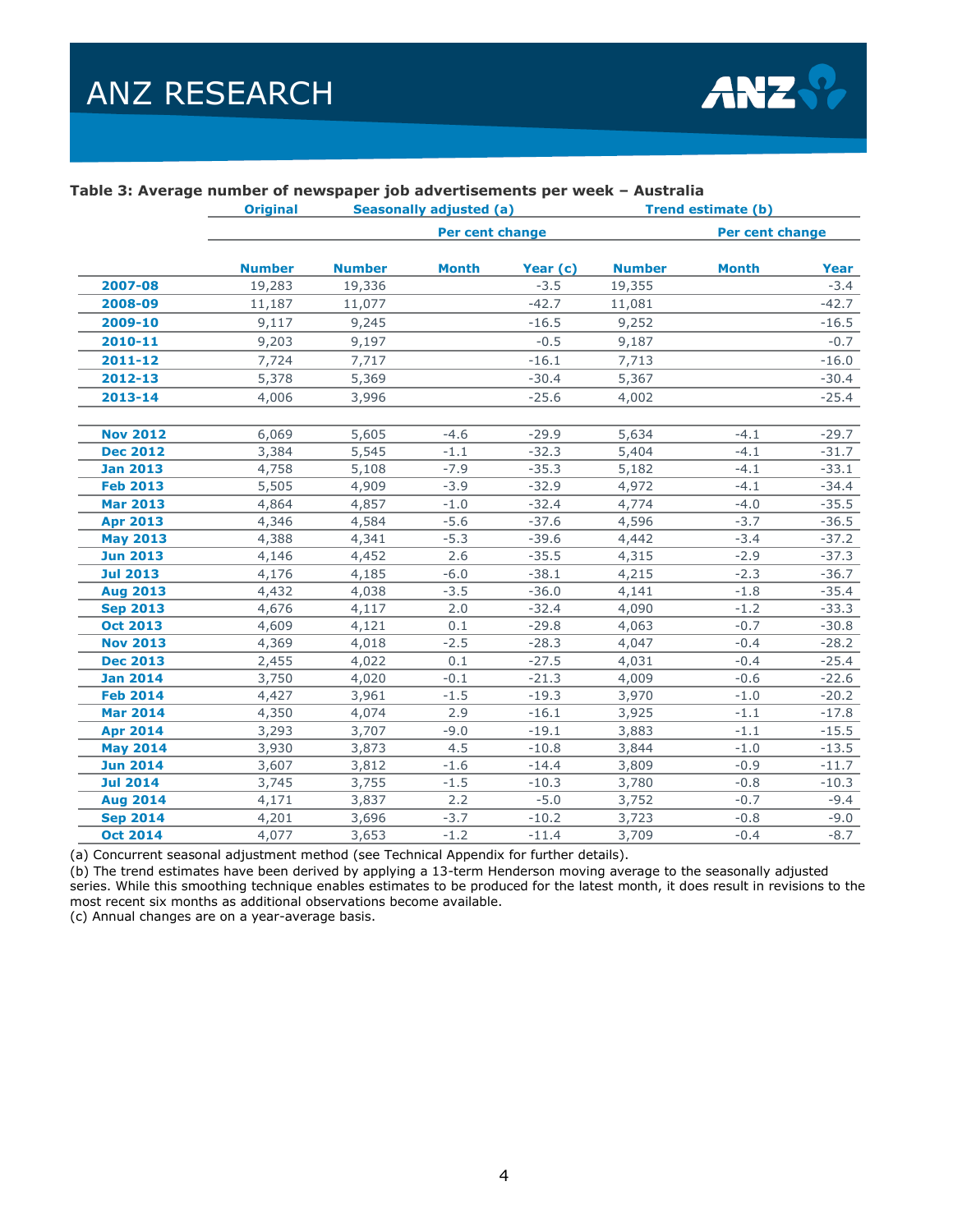

|                        | <b>Original</b> | <b>Seasonally adjusted</b> |              |             | <b>Trend estimate</b> |                 |         |  |
|------------------------|-----------------|----------------------------|--------------|-------------|-----------------------|-----------------|---------|--|
|                        |                 | <b>Per cent change</b>     |              |             |                       | Per cent change |         |  |
|                        | <b>Number</b>   | <b>Number</b>              | <b>Month</b> | <b>Year</b> | <b>Number</b>         | <b>Month</b>    | Year    |  |
|                        |                 |                            |              |             |                       |                 |         |  |
| <b>New South Wales</b> |                 |                            |              |             |                       | 0.0             |         |  |
| <b>May 2014</b>        | 1,282           | 1,233                      | 13.9         | $-2.0$      | 1,190                 |                 | $-9.5$  |  |
| <b>Jun 2014</b>        | 1,205           | 1,227                      | $-0.5$       | $-5.9$      | 1,194                 | 0.4             | $-6.7$  |  |
| <b>Jul 2014</b>        | 1,202           | 1,174                      | $-4.3$       | $-4.0$      | 1,198                 | 0.3             | $-4.8$  |  |
| <b>Aug 2014</b>        | 1,348           | 1,228                      | 4.6          | $-0.1$      | 1,198                 | 0.0             | $-4.3$  |  |
| <b>Sep 2014</b>        | 1,387           | 1,181                      | $-3.8$       | $-7.9$      | 1,195                 | $-0.3$          | $-4.8$  |  |
| <b>Oct 2014</b>        | 1,358           | 1,173                      | $-0.7$       | $-8.8$      | 1,195                 | 0.0             | $-5.6$  |  |
| <b>Victoria</b>        |                 |                            |              |             |                       |                 |         |  |
| <b>May 2014</b>        | 426             | 419                        | $-1.7$       | $-31.6$     | 427                   | $-2.8$          | $-29.8$ |  |
| <b>Jun 2014</b>        | 381             | 406                        | $-3.2$       | $-33.1$     | 422                   | $-1.3$          | $-27.4$ |  |
| <b>Jul 2014</b>        | 397             | 402                        | $-0.9$       | $-25.5$     | 424                   | 0.6             | $-23.4$ |  |
| <b>Aug 2014</b>        | 494             | 462                        | 15.0         | $-12.6$     | 432                   | 1.7             | $-18.1$ |  |
| <b>Sep 2014</b>        | 500             | 437                        | $-5.5$       | $-11.3$     | 440                   | 2.0             | $-12.8$ |  |
|                        |                 |                            |              |             |                       |                 |         |  |
| Queensland             |                 |                            |              |             |                       |                 |         |  |
| <b>May 2014</b>        | 369             | 367                        | $-1.0$       | $-22.5$     | 381                   | 0.5             | $-16.7$ |  |
| <b>Jun 2014</b>        | 371             | 391                        | 6.8          | $-13.9$     | 380                   | $-0.3$          | $-14.9$ |  |
| <b>Jul 2014</b>        | 375             | 375                        | $-4.3$       | $-16.1$     | 376                   | $-0.8$          | $-13.7$ |  |
| <b>Aug 2014</b>        | 430             | 394                        | 5.1          | 0.4         | 372                   | $-1.3$          | $-12.3$ |  |
| <b>Sep 2014</b>        | 412             | 356                        | $-9.6$       | $-14.9$     | 365                   | $-1.7$          | $-11.0$ |  |
|                        |                 |                            |              |             |                       |                 |         |  |
| <b>South Australia</b> |                 |                            |              |             |                       |                 |         |  |
| <b>May 2014</b>        | 400             | 393                        | $-2.3$       | $-7.2$      | 331                   | $-9.4$          | $-23.4$ |  |
| <b>Jun 2014</b>        | 226             | 255                        | $-35.2$      | $-37.6$     | 287                   | $-13.2$         | $-33.6$ |  |
| <b>Jul 2014</b>        | 194             | 200                        | $-21.4$      | $-57.4$     | 244                   | $-15.1$         | $-43.9$ |  |
| <b>Aug 2014</b>        | 190             | 178                        | $-11.0$      | $-58.7$     | 207                   | $-14.9$         | $-52.2$ |  |
| <b>Sep 2014</b>        | 229             | 201                        | 12.7         | $-52.4$     | 180                   | $-13.3$         | $-57.9$ |  |
| <b>Oct 2014</b>        | 204             | 183                        | $-8.9$       | $-57.2$     | 159                   | $-11.5$         | $-61.7$ |  |

#### **Table 4a: Average number of newspaper job advertisements per week - States and Territories**

The above data are based on information provided by the following newspapers: *The Sydney Morning Herald* and *The Daily Telegraph* (NSW)*; The Age* and *The Herald-Sun* (Victoria)*; The Courier-Mail* (Queensland)*;* and *The Advertiser* (South Australia).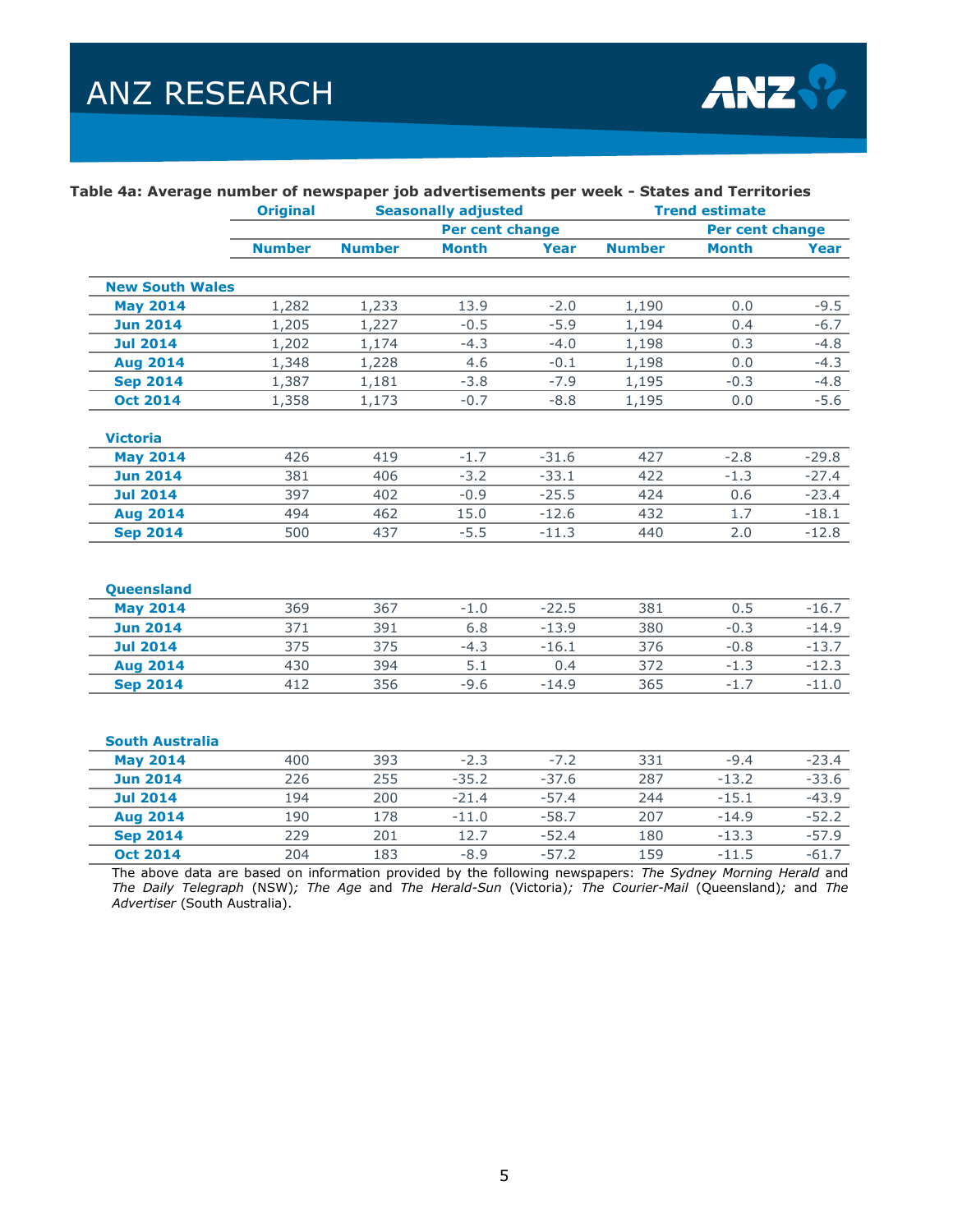

|                           | <b>Original</b> | <b>Seasonally adjusted</b> |              |         | <b>Trend estimate</b> |              |         |  |
|---------------------------|-----------------|----------------------------|--------------|---------|-----------------------|--------------|---------|--|
|                           |                 | Per cent change            |              |         | Per cent change       |              |         |  |
|                           | <b>Number</b>   | <b>Number</b>              | <b>Month</b> | Year    | <b>Number</b>         | <b>Month</b> | Year    |  |
| <b>Western Australia</b>  |                 |                            |              |         |                       |              |         |  |
| <b>May 2014</b>           | 707             | 732                        | 8.2          | $-13.3$ | 744                   | 1.1          | $-10.9$ |  |
| <b>Jun 2014</b>           | 703             | 792                        | 8.3          | 1.3     | 756                   | 1.7          | $-5.0$  |  |
| <b>Jul 2014</b>           | 739             | 786                        | $-0.8$       | 3.9     | 768                   | 1.6          | 0.1     |  |
| <b>Aug 2014</b>           | 822             | 772                        | $-1.7$       | 2.6     | 777                   | 1.2          | 3.8     |  |
| <b>Sep 2014</b>           | 849             | 771                        | $-0.2$       | 5.8     | 784                   | 0.8          | 5.6     |  |
| <b>Oct 2014</b>           | 853             | 785                        | 1.8          | 7.2     | 790                   | 0.8          | 6.0     |  |
| <b>Tasmania</b>           |                 |                            |              |         |                       |              |         |  |
| <b>May 2014</b>           | 195             | 203                        | 0.3          | 2.4     | 212                   | $-2.8$       | $-5.6$  |  |
| <b>Jun 2014</b>           | 179             | 198                        | $-2.7$       | $-14.2$ | 207                   | $-2.3$       | $-7.4$  |  |
| <b>Jul 2014</b>           | 206             | 215                        | 8.4          | $-0.4$  | 205                   | $-1.1$       | $-9.0$  |  |
| <b>Aug 2014</b>           | 201             | 196                        | $-8.6$       | $-18.2$ | 205                   | $-0.1$       | $-9.8$  |  |
| <b>Sep 2014</b>           | 256             | 222                        | 12.9         | $-6.4$  | 205                   | 0.1          | $-9.8$  |  |
|                           |                 |                            |              |         |                       |              |         |  |
| <b>ACT</b>                |                 |                            |              |         |                       |              |         |  |
| <b>May 2014</b>           | 157             | 150                        | 8.6          | $-27.4$ | 155                   | $-6.5$       | $-35.7$ |  |
| <b>Jun 2014</b>           | 141             | 149                        | $-1.1$       | $-55.5$ | 145                   | $-6.4$       | $-37.2$ |  |
| <b>Jul 2014</b>           | 132             | 135                        | $-9.2$       | $-34.3$ | 138                   | $-5.0$       | $-36.4$ |  |
| <b>Aug 2014</b>           | 139             | 130                        | $-3.6$       | $-26.5$ | 133                   | $-3.4$       | $-33.4$ |  |
| <b>Sep 2014</b>           | 159             | 133                        | 2.4          | $-18.4$ | 130                   | $-2.6$       | $-29.2$ |  |
|                           |                 |                            |              |         |                       |              |         |  |
| <b>Northern Territory</b> |                 |                            |              |         |                       |              |         |  |
| <b>May 2014</b>           | 394             | 376                        | $-8.0$       | 16.5    | 404                   | 4.0          | 22.9    |  |
| <b>Jun 2014</b>           | 402             | 394                        | 4.9          | 19.4    | 417                   | 3.4          | 29.1    |  |
| <b>Jul 2014</b>           | 502             | 469                        | 18.9         | 42.9    | 426                   | 2.1          | 32.4    |  |
| <b>Aug 2014</b>           | 548             | 475                        | 1.4          | 67.0    | 428                   | 0.4          | 30.4    |  |
| <b>Sep 2014</b>           | 410             | 395                        | $-16.8$      | 5.7     | 424                   | $-0.9$       | 25.2    |  |

#### **Table 4b: Average number of newspaper job advertisements per week - States and Territories**

The above data are based on information provided by the following newspapers: The West Australian (Western Australia); The Mercury, The Examiner and The Advocate (Tasmania); The Canberra Times (Australian Capital Territory); and The NT News (Northern Territory).

**Oct 2014** 383 379 -4.2 5.7 416 -1.9 19.2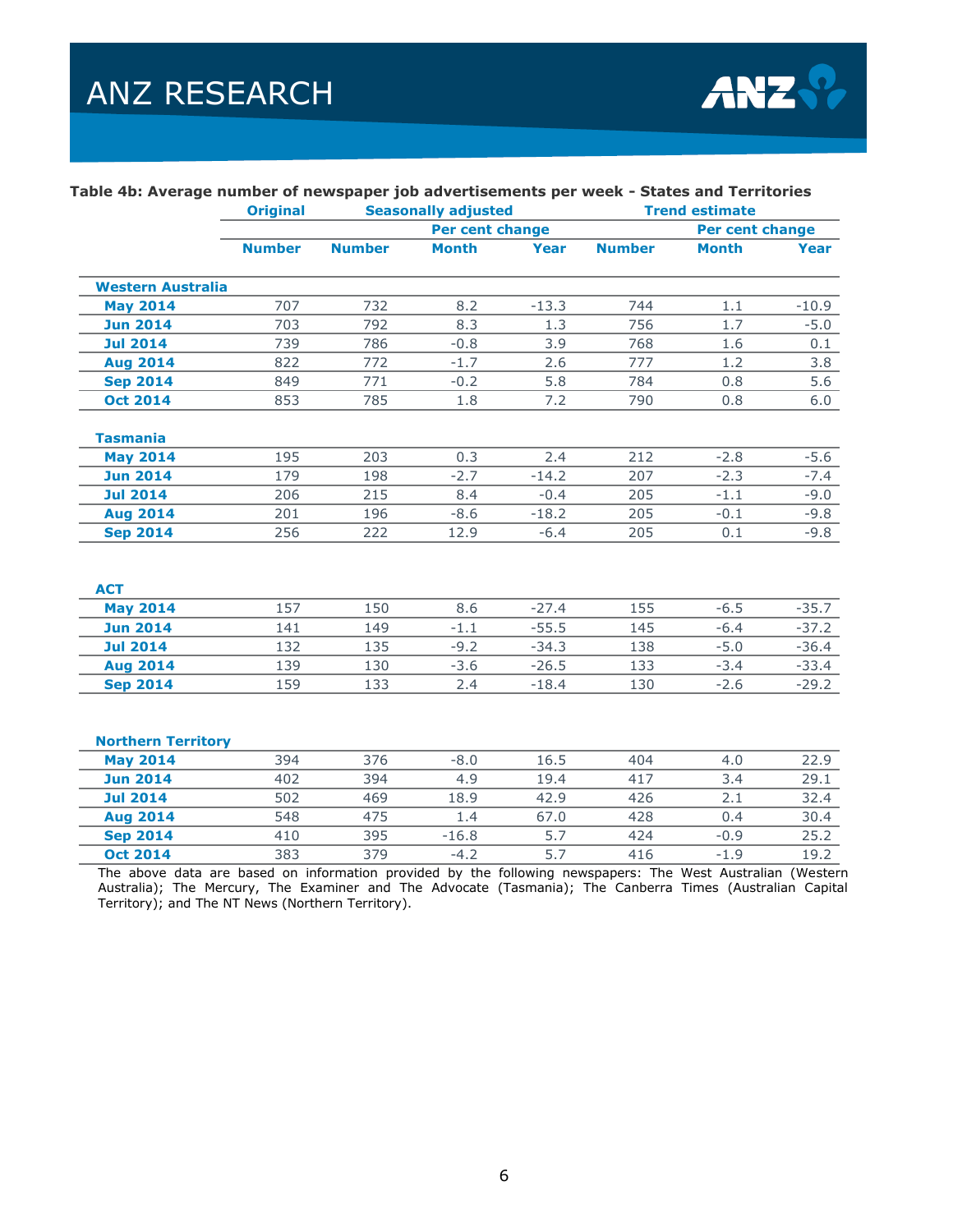

#### **ANZ JOB ADVERTISEMENTS SERIES**

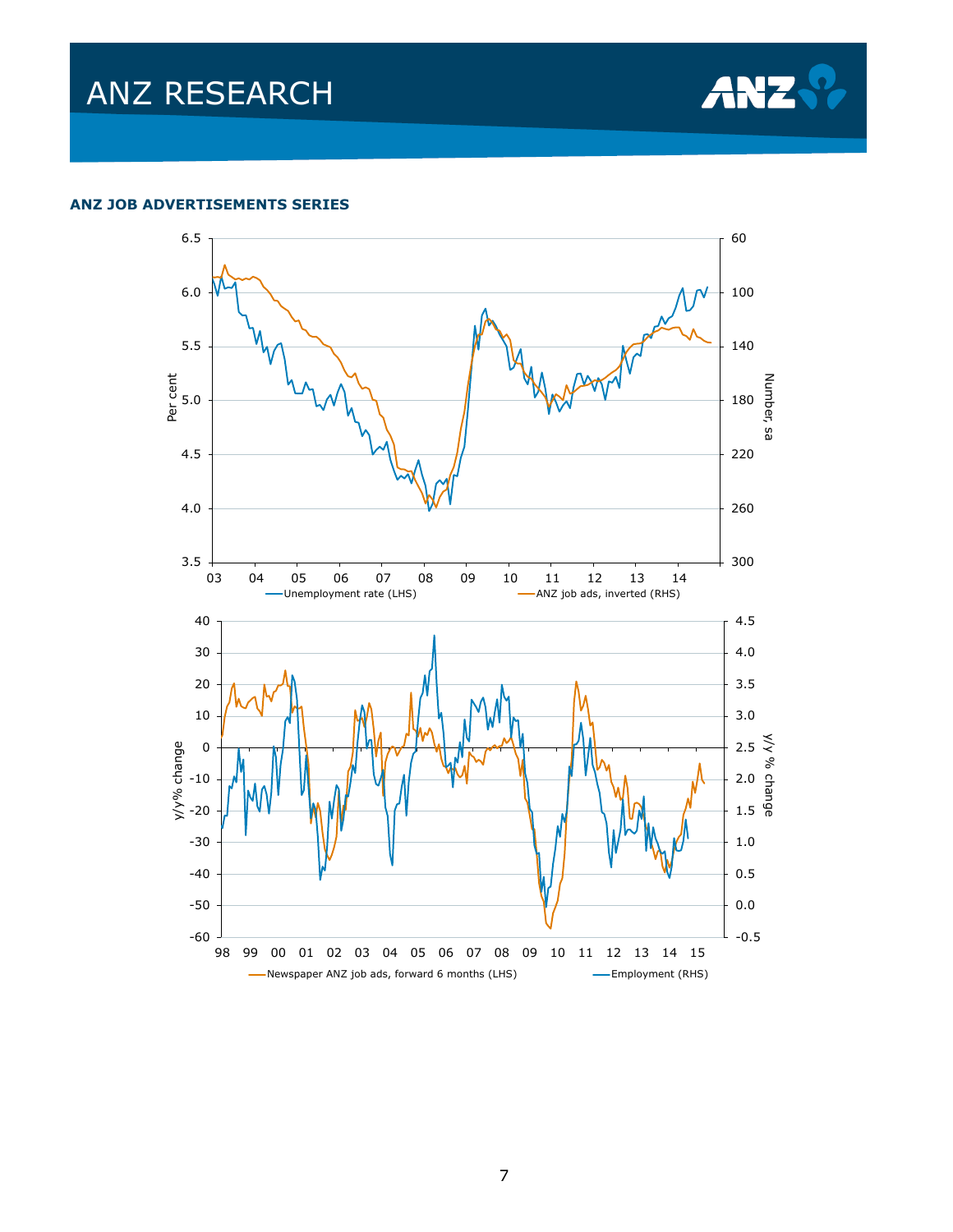

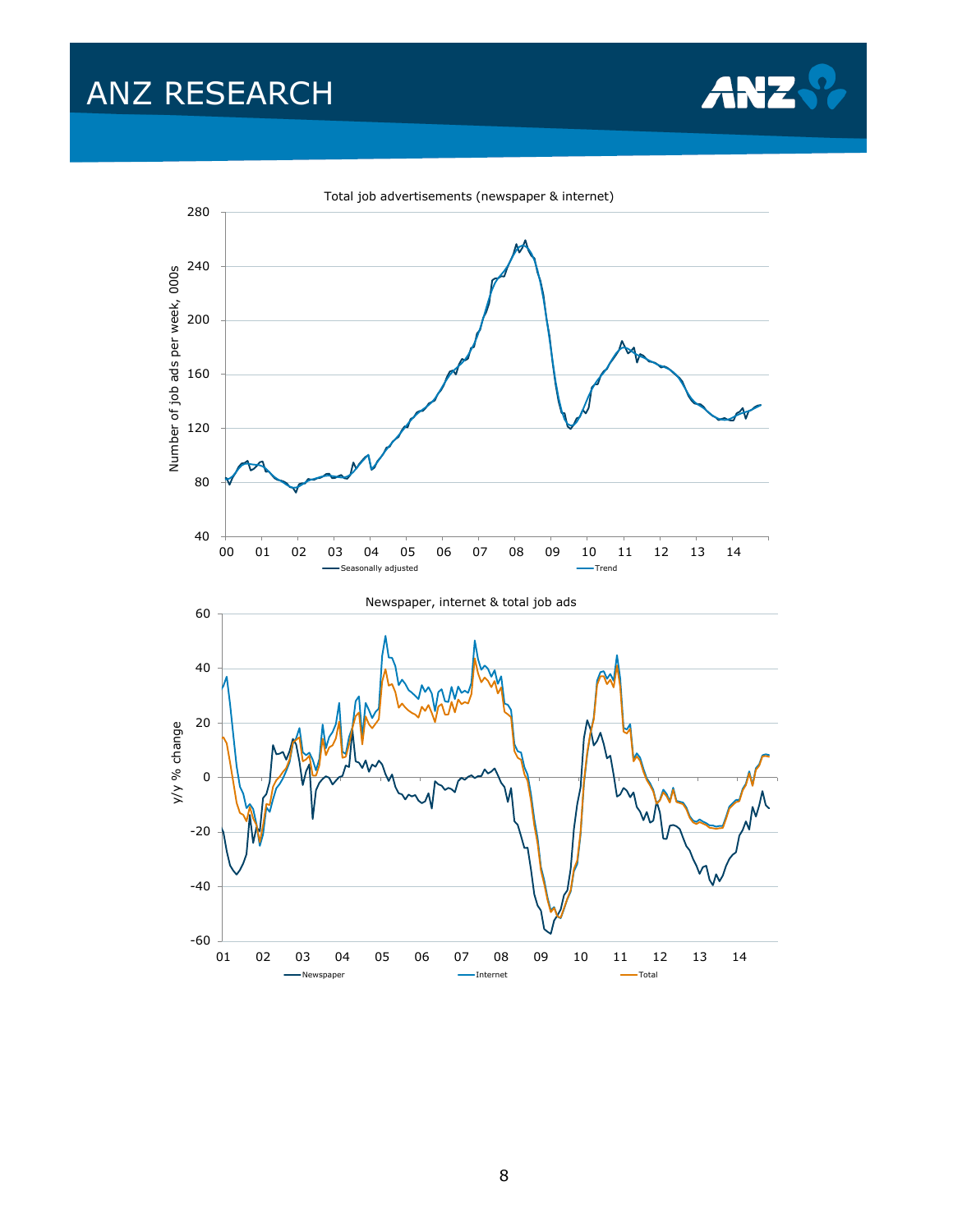



### **State & territory job advertising data**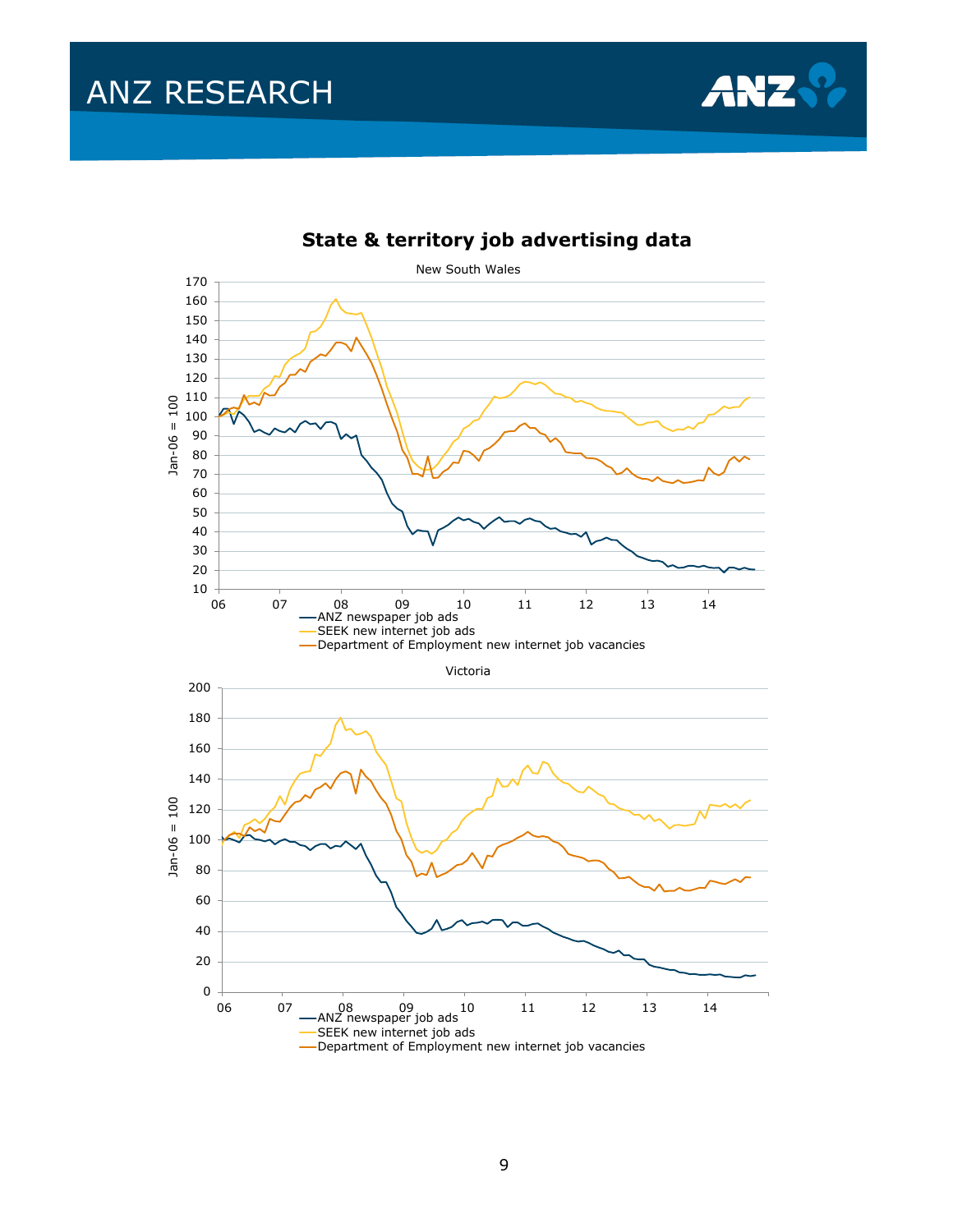

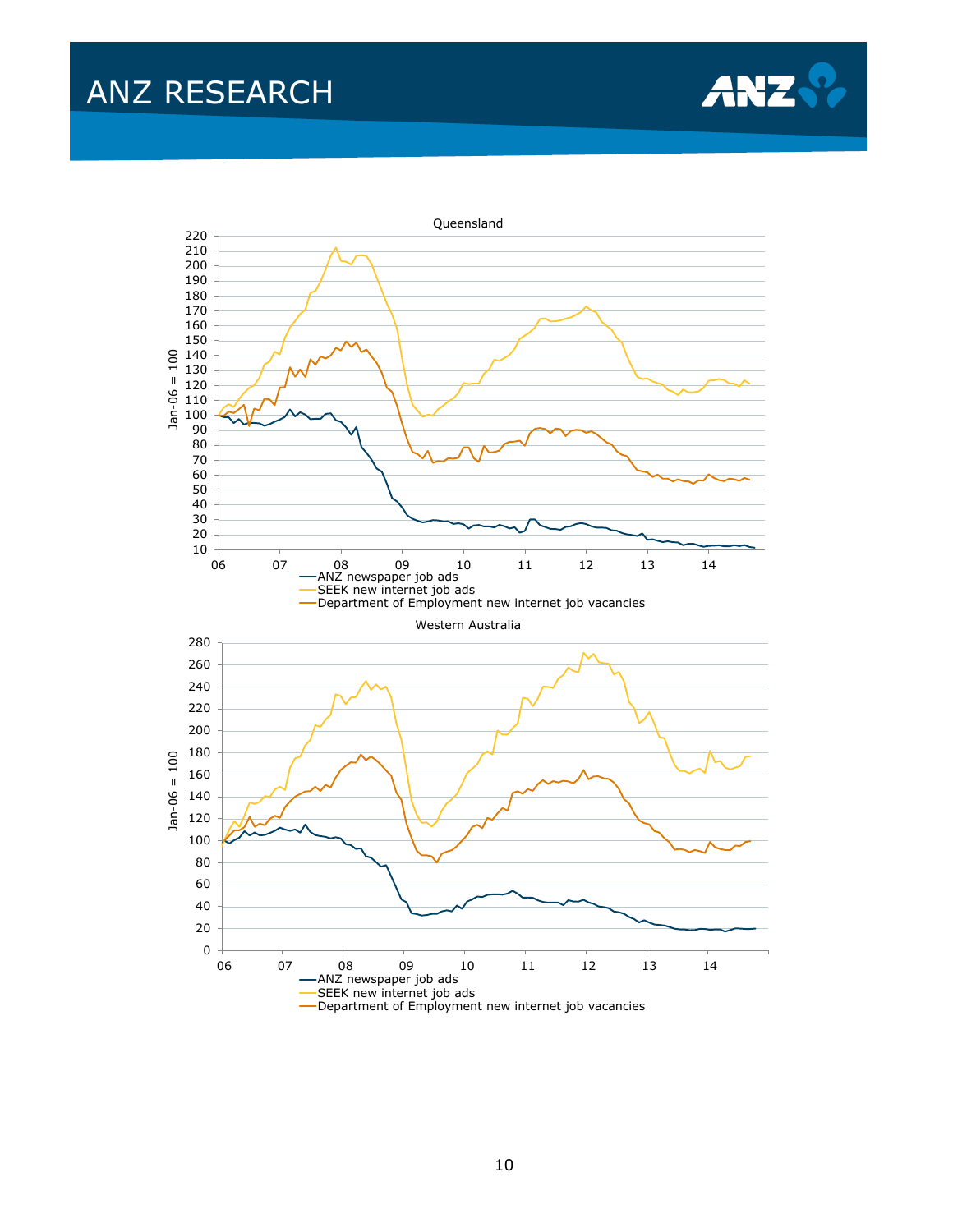

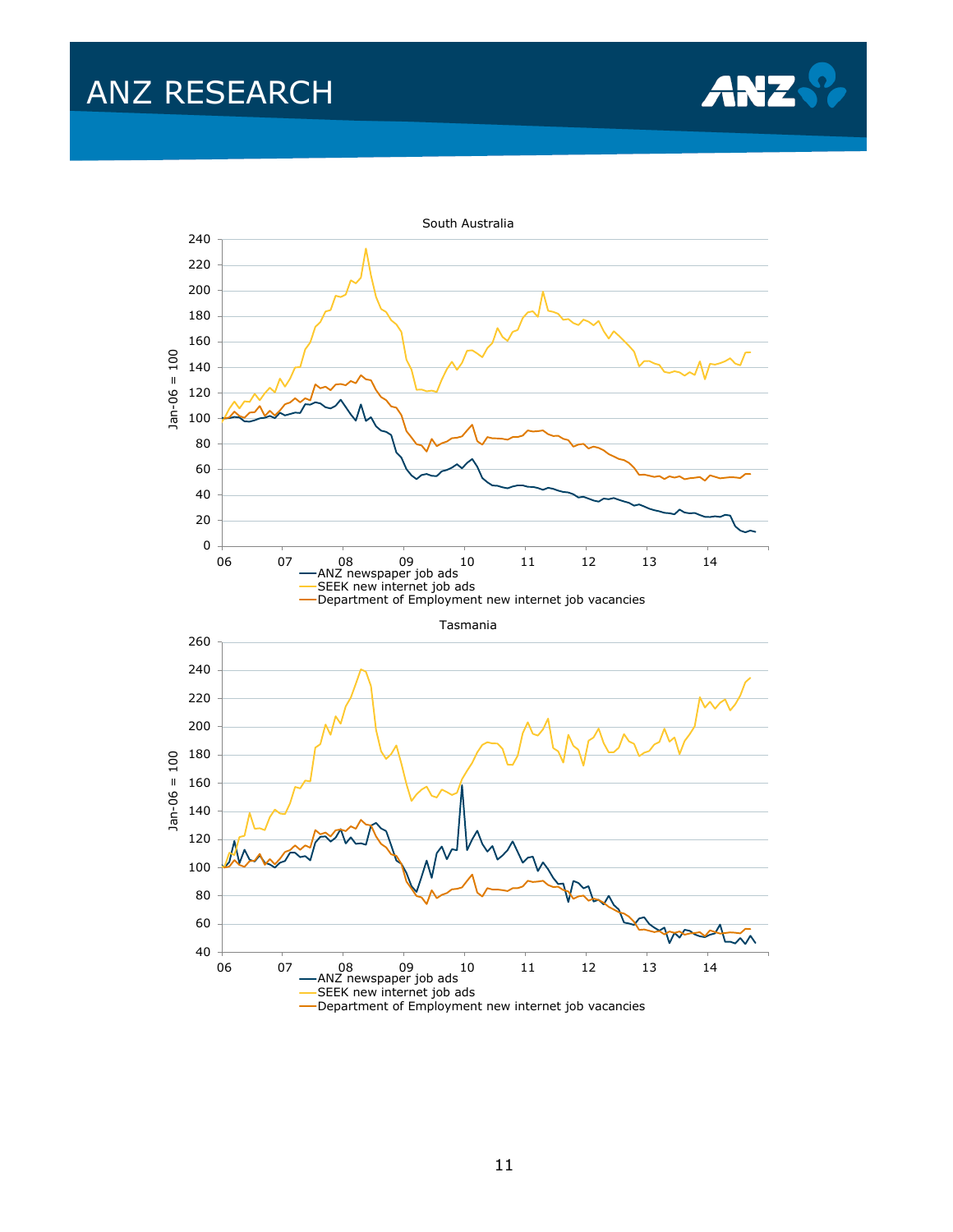

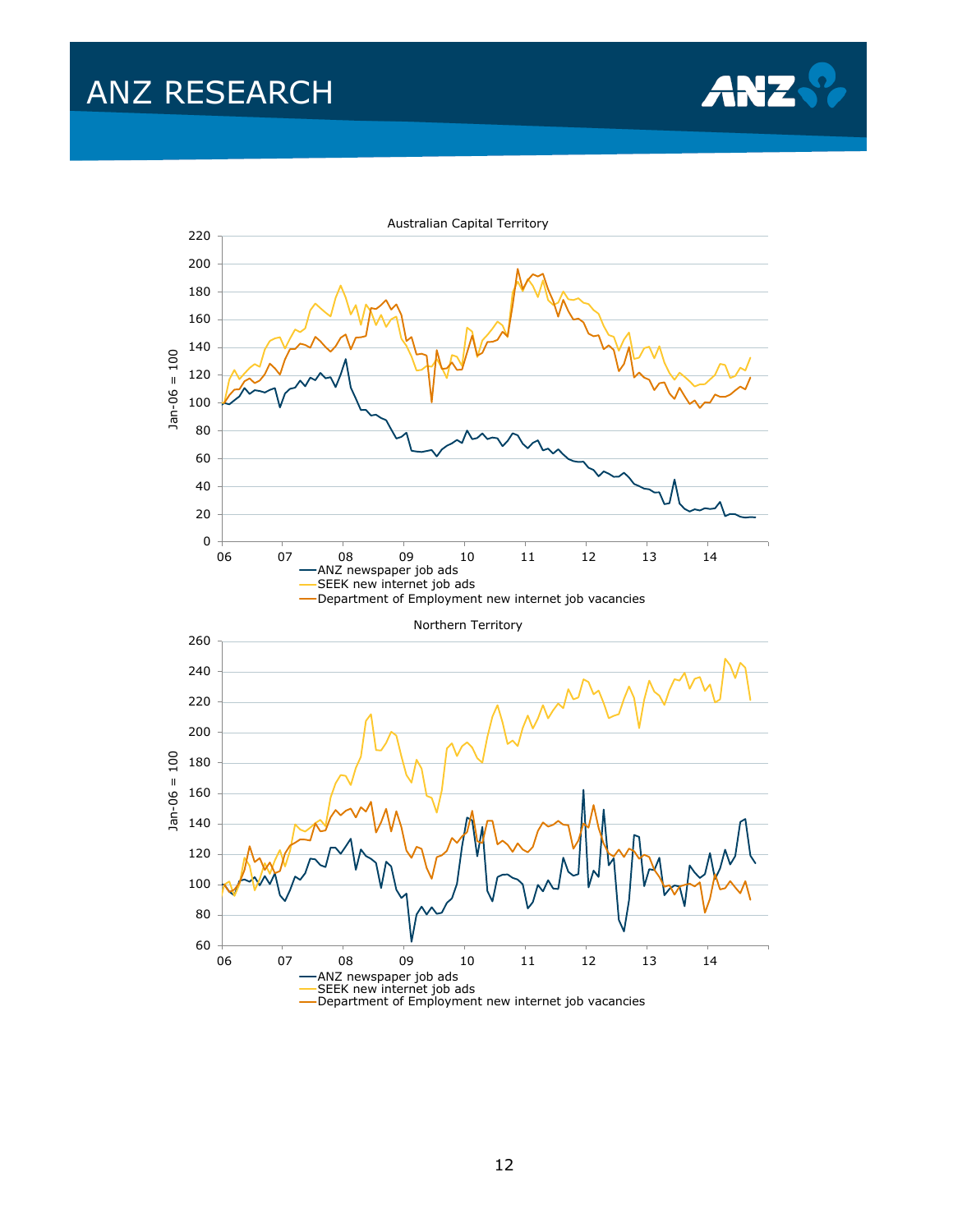

#### **TECHNICAL APPENDIX**

The ANZ Job Advertisements Series now uses a concurrent seasonal adjustment methodology to derive the seasonal adjustment factors. This means that data from the current month are used in estimating seasonal factors for the current and previous months. Concurrent seasonal adjustment replaced the forward factor methodology from the June 2010 reference month.

The concurrent adjustment methodology uses the most recent data every month whereas the forward factor approach only used it once a year. Under concurrent adjustment, the seasonal factors will also be more responsive to underlying dynamic changes than forward factors.

Concurrent adjustment can result in revisions to the seasonal factors each month to estimates for earlier periods. However, in most instances, the only noticeable revisions will be to the seasonal adjustment factors for the current month, the previous month and the same month a year ago.

The concurrent seasonal adjustment brings the ANZ Job Advertisements Series in line with the methodology used by the ABS for its monthly employment data.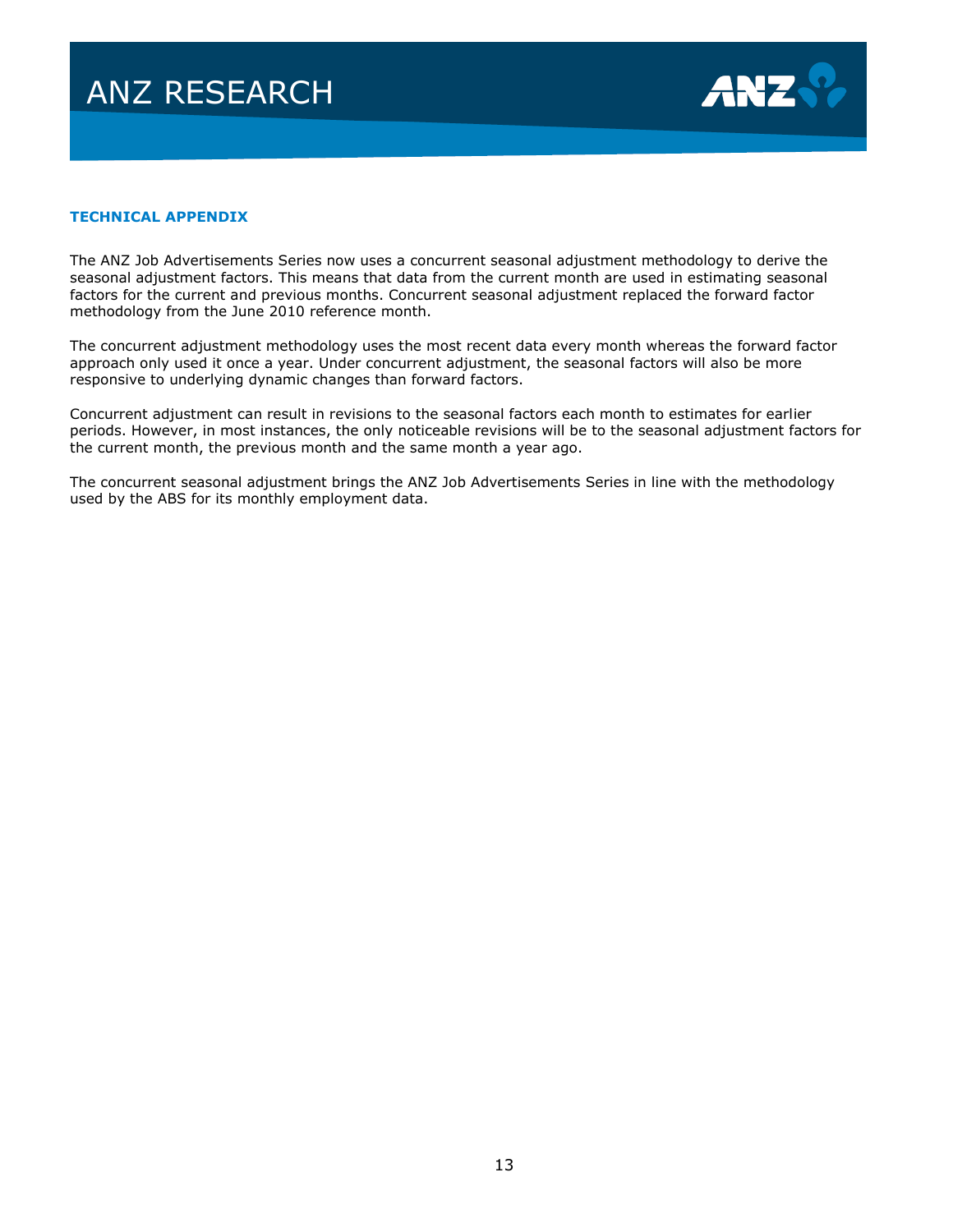### IMPORTANT NOTICE

The distribution of this document or streaming of this video broadcast (as applicable, "publication") may be restricted by law in certain jurisdictions. Persons who receive this publication must inform themselves about and observe all relevant restrictions. **Disclaimer for all jurisdictions, where content is authored by ANZ Research:**

Except if otherwise specified in section 3 below, this publication is issued and distributed in your country/region by Australia and New Zealand Banking Group Limited (ABN 11 005 357 522) ("ANZ"), on the basis that it is only for the information of the specified recipient or permitted user of the relevant website (collectively, "recipient"). This publication may not be reproduced, distributed or published by any recipient for any purpose. It is general information and has been prepared without taking into account the objectives, financial situation or needs of any person. Nothing in this publication is intended to be an offer to sell, or a solicitation of an offer to buy, any product, instrument or investment, to effect any transaction or to conclude any legal act of any kind. If, despite the foregoing, any services or products referred to in this publication are deemed to be offered in the jurisdiction in which this publication is received or accessed, no such service or product is intended for nor available to persons resident in that jurisdiction if it would be contradictory to local law or regulation. Such local laws, regulations and other limitations always apply with non-exclusive jurisdiction of local courts. Certain financial products may be subject to mandatory clearing, regulatory reporting and/or other related obligations. These obligations may vary by jurisdiction and be subject to frequent amendment. Before making an investment decision, recipients should seek independent financial, legal, tax and other relevant advice having regard to their particular circumstances. The views and recommendations expressed in this publication are the author's. They are based on information known by the author and on sources which the author believes to be reliable, but may involve material elements of subjective judgement and analysis. Unless specifically stated otherwise: they are current on the date of this publication and are subject to change without notice; and, all price information is indicative only. Any of the views and recommendations which comprise estimates, forecasts or other projections, are subject to significant uncertainties and contingencies that cannot reasonably be anticipated. On this basis, such views and recommendations may not always be achieved or prove to be correct. Indications of past performance in this publication will not necessarily be repeated in the future. No representation is being made that any investment will or is likely to achieve profits or losses similar to those achieved in the past, or that significant losses will be avoided. Additionally, this publication may contain 'forward looking statements'. Actual events or results or actual performance may differ materially from those reflected or contemplated in such forward looking statements. All investments entail a risk and may result in both profits and losses. Foreign currency rates of exchange may adversely affect the value, price or income of any products or services described in this publication. The products and services described in this publication are not suitable for all investors, and transacting in these products or services may be considered risky. ANZ and its related bodies corporate and affiliates, and the officers, employees, contractors and agents of each of them (including the author) ("Affiliates"), do not make any representation as to the accuracy, completeness or currency of the views or recommendations expressed in this publication. Neither ANZ nor its Affiliates accept any responsibility to inform you of any matter that subsequently comes to their notice, which may affect the accuracy, completeness or currency of the information in this publication.

Except as required by law, and only to the extent so required: neither ANZ nor its Affiliates warrant or guarantee the performance of any of the products or services described in this publication or any return on any associated investment; and, ANZ and its Affiliates expressly disclaim any responsibility and shall not be liable for any loss, damage, claim, liability, proceedings, cost or expense ("Liability") arising directly or indirectly and whether in tort (including negligence), contract, equity or otherwise out of or in connection with this publication. If this publication has been distributed by electronic transmission, such as e-mail, then such transmission cannot be guaranteed to be secure or error-free as information could be intercepted, corrupted, lost, destroyed, arrive late or incomplete, or contain viruses. ANZ and its Affiliates do not accept any Liability as a result of electronic transmission of this publication.

ANZ and its Affiliates may have an interest in the subject matter of this publication as follows:

- They may receive fees from customers for dealing in the products or services described in this publication, and their staff and introducers of business may share in such fees or receive a bonus that may be influenced by total sales.
- They or their customers may have or have had interests or long or short positions in the products or services described in this publication, and may at any time make purchases and/or sales in them as principal or agent.
- They may act or have acted as market-maker in products described in this publication.

ANZ and its Affiliates may rely on information barriers and other arrangements to control the flow of information contained in one or more business areas within ANZ or within its Affiliates into other business areas of ANZ or of its Affiliates.

Please contact your ANZ point of contact with any questions about this publication including for further information on these disclosures of interest. **Country/region specific information:**

**Australia.** This publication is distributed in Australia by ANZ. ANZ holds an Australian Financial Services licence no. 234527. A copy of ANZ's Financial Services Guide is available at [http://www.anz.com/documents/AU/aboutANZ/FinancialServicesGuide.pdf](javascript:openPopupWindow() and is available upon request from your ANZ point of contact. If trading strategies or recommendations are included in this publication, they are solely for the information of 'wholesale clients' (as defined in section 761G of the Corporations Act 2001 *Cth*). Persons who receive this publication must inform themselves about and observe all relevant restrictions.

Brazil. This publication is distributed in Brazil by ANZ on a cross border basis and only following request by the recipient. No securities are being offered or sold in Brazil under this publication, and no securities have been and will not be registered with the Securities Commission -CVM.

**Brunei. Japan. Kuwait. Malaysia. Switzerland. Taiwan.** This publication is distributed in each of Brunei, Japan, Kuwait, Malaysia, Switzerland and Taiwan by ANZ on a cross-border basis.

**European Economic Area ("EEA"):** *United Kingdom.* ANZ in the United Kingdom is authorised by the Prudential Regulation Authority ("PRA"). Subject to regulation by the Financial Conduct Authority ("FCA") and limited regulation by the PRA. Details about the extent of our regulation by the PRA are available from us on request. This publication is distributed in the United Kingdom by ANZ solely for the information of persons who would come within the FCA definition of "eligible counterparty" or "professional client". It is not intended for and must not be distributed to any person who would come within the FCA definition of "retail client". Nothing here excludes or restricts any duty or liability to a customer which ANZ may have under the UK Financial Services and Markets Act 2000 or under the regulatory system as defined in the Rules of the PRA and the FCA. *Germany.* This publication is distributed in Germany by the Frankfurt Branch of ANZ solely for the information of its clients. *Other EEA countries.* This publication is distributed in the EEA by ANZ Bank (Europe) Limited ("ANZBEL") which is authorised by the PRA and regulated by the FCA and the PRA in the United Kingdom, to persons who would come within the FCA definition of "eligible counterparty" or "professional client" in other countries in the EEA. This publication is distributed in those countries solely for the information of such persons upon their request. It is not intended for, and must not be distributed to, any person in those countries who would come within the FCA definition of "retail client".

**Fiji.** For Fiji regulatory purposes, this publication and any views and recommendations are not to be deemed as investment advice. Fiji investors must seek licensed professional advice should they wish to make any investment in relation to this publication.